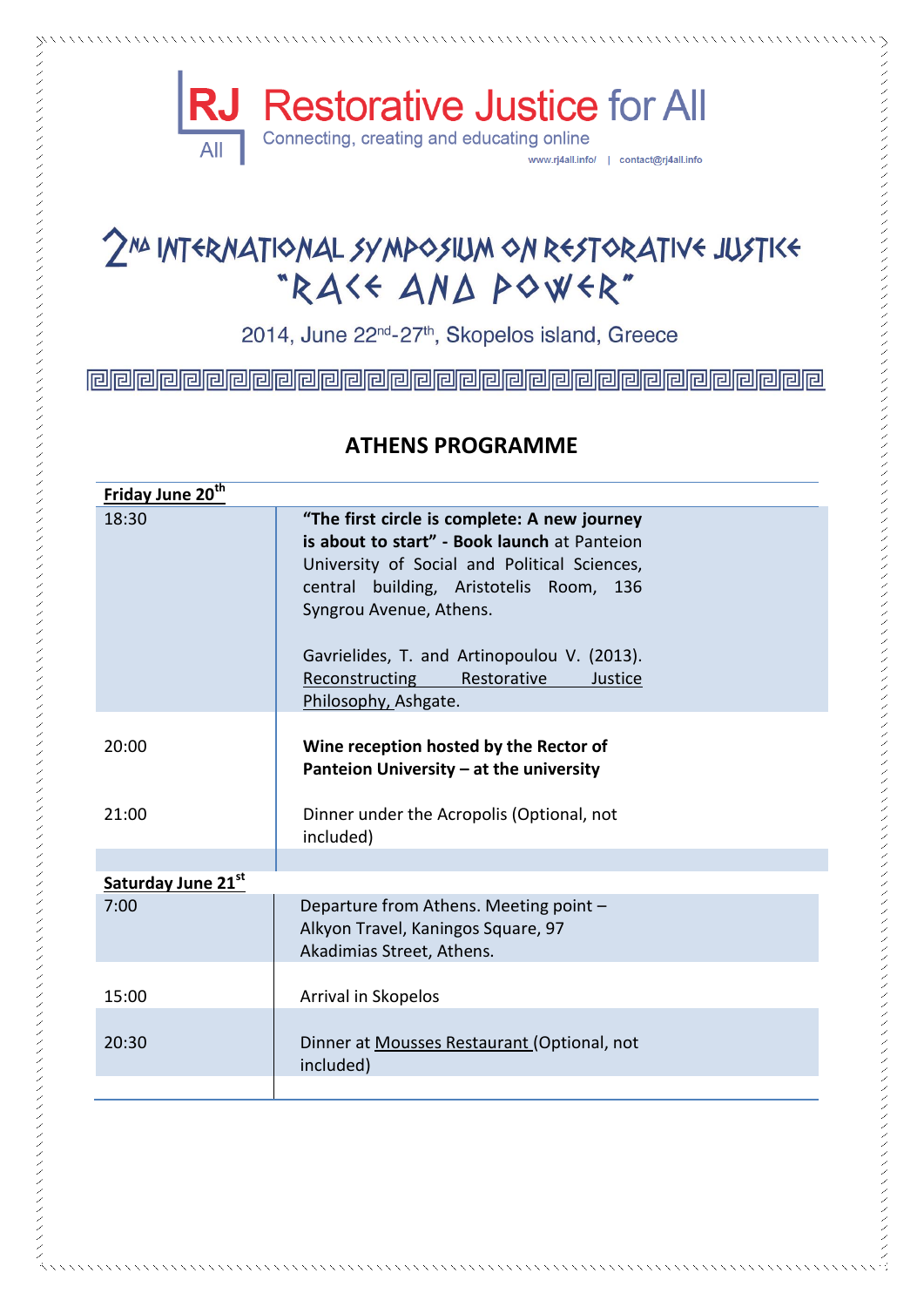## **SKOPELOS PROGRAMME**

| Sunday June 22 <sup>nd</sup> |                                              |
|------------------------------|----------------------------------------------|
| $10:00 - 15:00$              | Mama Mia tour - Optional - donated by        |
|                              | Dolphins of Skopelos tourist agency.         |
| $15:00 - 17:00$              | Free time                                    |
| 19:00                        | Symposium Opening Ceremony at the            |
|                              | historic "Vakratsa House" - Skopelos Town    |
|                              | (included)                                   |
| 20:30                        | Drinks reception hosted by the Mayor of      |
|                              | Skopelos Island - Dr. G. Michelis (included) |
|                              |                                              |

| Monday June 23rd |                                                                                                                                                                                                                                                                                                                                                                |
|------------------|----------------------------------------------------------------------------------------------------------------------------------------------------------------------------------------------------------------------------------------------------------------------------------------------------------------------------------------------------------------|
| $10:00 - 13:00$  | Morning Session at Perivoli, Skopelos Town                                                                                                                                                                                                                                                                                                                     |
| 9:45             | Meeting point: "Rigas Hotel" in Skopelos island                                                                                                                                                                                                                                                                                                                |
| $10:00 - 11:00$  | Prof. V. Artinoupoulou - Ph.D. Professor of Criminology, f. Vice<br>Rector, Panteion University of Social and Political Sciences, Athens,<br>Greece. Co-Director of the Restorative Justice for All Institute,<br>London, UK<br><b>Presentation title:</b><br>"Race, power and Restorative Justice: Warnings and Limits in<br>concepts, research and policies" |
| $11:00 - 12:00$  | Simon Fulford, Chief Executive Officer Khulisa UK, London, UK<br><b>Presentation Title:</b><br>"Race, power and Restorative Justice: skilfully disarmed or blown<br>up by incompetence and un-knowing"                                                                                                                                                         |
| 12:00 - 13:00    | <b>Prof. Marelize Schoeman, Criminology lecturer &amp; Associate</b><br>Professor, University of South Africa, South Africa<br>Maryna Cotton, Contemplative Photographer, South Africa<br><b>Presentation title:</b><br>"Exploring the paradox of power within the context of restorative<br>justice"                                                          |
| $13:00 - 17.15$  | <b>FREE TIME</b>                                                                                                                                                                                                                                                                                                                                               |
| 18.00-20.00      | Evening Session at Mochito Beach Bar - Panormos                                                                                                                                                                                                                                                                                                                |
| 17:15            | Meeting Point - shuttle bus to Panormos                                                                                                                                                                                                                                                                                                                        |
| 18:00 - 19:00    | Anita Wadhwa, Restorative Justice and Intervention Coordinator at<br>an alternative, small school in Houston, the Academy of Choice,<br><b>USA</b><br><b>Presentation Title:</b>                                                                                                                                                                               |
|                  |                                                                                                                                                                                                                                                                                                                                                                |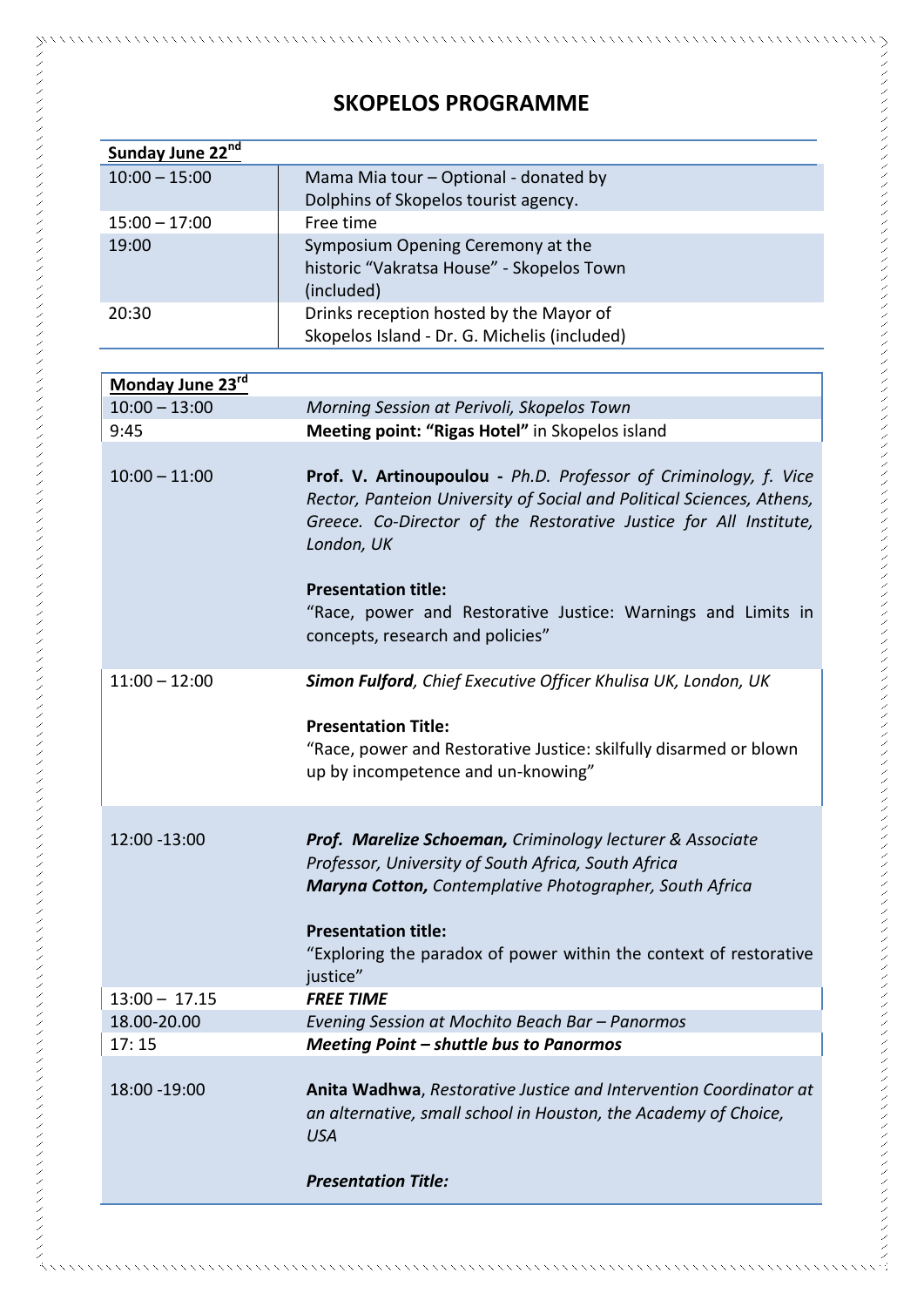| "Race, discipline, and critical restorative justice"                     |
|--------------------------------------------------------------------------|
| <b>Michael Kearns, Restorative Justice Practitioner, UK</b>              |
| <b>Presentation Title:</b>                                               |
| "Police, Power and Restorative Justice"                                  |
|                                                                          |
| Dinner at Pantos Restaurant - Agnontas Port - Optional (not<br>included) |
|                                                                          |

| Tuesday June 24nd |                                                                                                                                                                                                  |
|-------------------|--------------------------------------------------------------------------------------------------------------------------------------------------------------------------------------------------|
| $10:00 - 13:30$   | <b>Morning Session at Agia Barbara Byzantine Monastery</b>                                                                                                                                       |
| 09:30             | Meeting Point - shuttle bus to A. Barbara Monastery                                                                                                                                              |
| $10:00 - 10:30$   | Tour in the A. Barbara Byzantine Monastery                                                                                                                                                       |
| $10:30 - 11:30$   | Prof. Christodoulos K.Yiallourides, Panteion University, Athens,<br>Greece and Mersilia Anastasiadou, Panteion University, Athens,<br>Greece                                                     |
|                   | <b>Presentation Title:</b><br>"Dimensions of International Restorative Justice: A Challenge of<br>the 21st Century"                                                                              |
| $11:30 - 12:30$   | Prof. Margaret Greenfields, Professor of Social Policy - Community<br>Engagement, Buckinghamshire New University                                                                                 |
|                   | <b>Presentation title:</b><br>"Unpacking the (Black) briefcase: institutionally mandated RJ<br>models - congruent and fit for community purpose - or a colonial<br>imposition in another guise?" |
| 12:30 - 13:30     | Prof. Irene Etzersdorfer, Professor of Political Science at the<br>University of Vienna, permanent Guest Professor at the Danube<br>University Krems, Austria                                    |
|                   | <b>Presentation Title:</b><br>"Ius Post Bellum Revisited"                                                                                                                                        |
| $13:30 - 17:30$   | <b>FREE TIME</b>                                                                                                                                                                                 |
| $18:00 - 20:00$   | Evening Session at 'Panagia Leivadiotissa - Skopelos town                                                                                                                                        |
| 17:30             | Meeting point: "Rigas Hotel" in Skopelos island                                                                                                                                                  |
| 18:00 - 19:00     | Dr Hema Hargovan, Lecturer of Criminology, University of<br>Kwazulu-Natal                                                                                                                        |
|                   | <b>Presentation Title:</b><br>"Race, Violence and Victimisation: Reconciling Rehabilitation,<br>Restoration and Reintegration in South Africa"                                                   |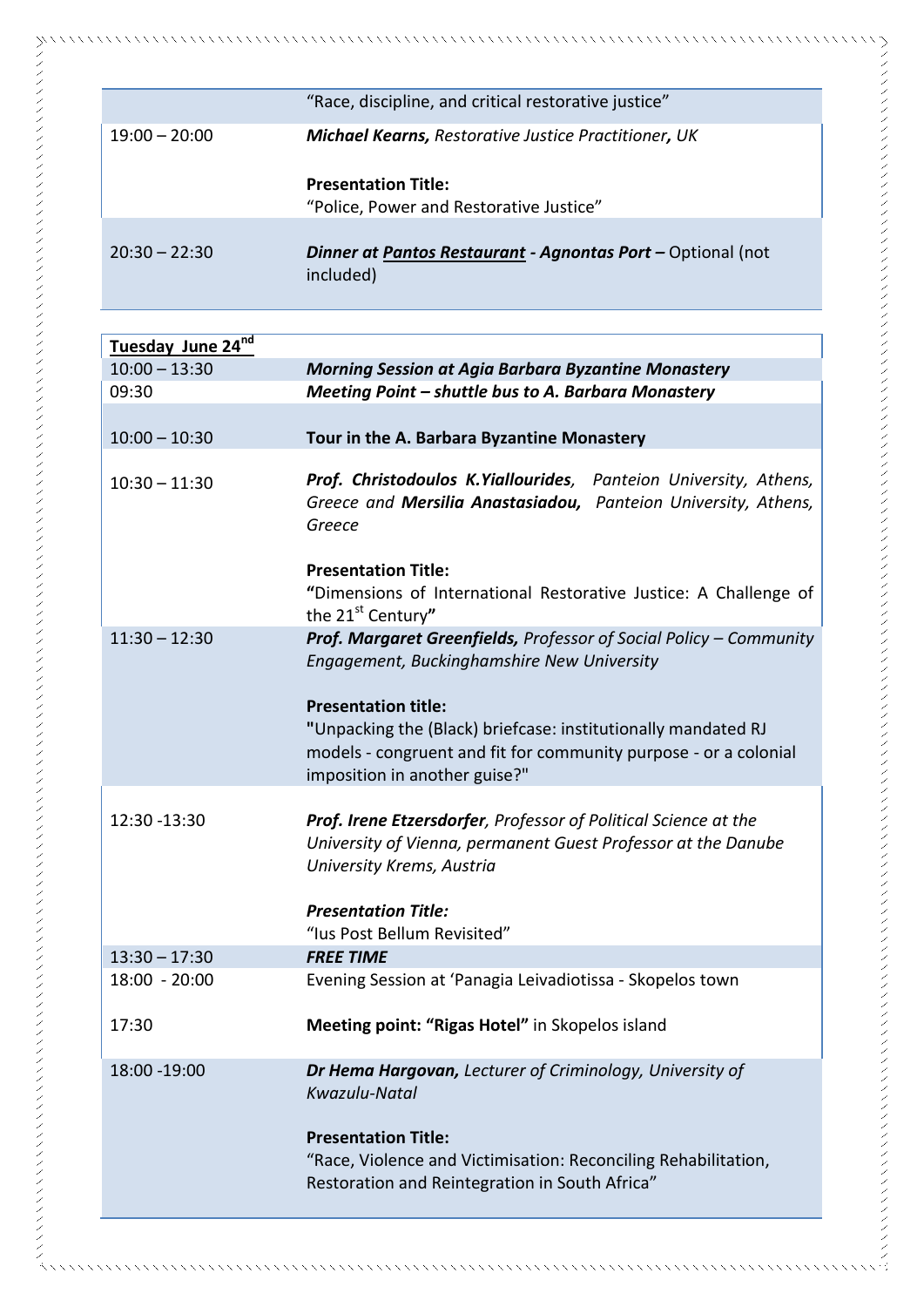| $19:00 - 20:00$ | Dr Mark Austin Walters - Lecturer in Law, School of Law, Politics<br>and Sociology, University of Sussex, UK                     |
|-----------------|----------------------------------------------------------------------------------------------------------------------------------|
|                 | <b>Presentation title:</b><br>"Addressing racist violence through restorative justice:<br>understanding the perils of community" |
| 20:30           | Dinner at Molos Restaurant - Skopelos Town - Optional (not<br>included)                                                          |

 $\times$   $\times$   $\times$   $\times$   $\times$ 

| Wednesday June 25nd | (Travel to Allonisos island)                                                                                                                                  |
|---------------------|---------------------------------------------------------------------------------------------------------------------------------------------------------------|
|                     | All Day Cruise to Allonisos*                                                                                                                                  |
| 10:00               | <b>Departure from Skopelos Port to Alonnisos</b><br>Morning and Evening Sessions to be held at MARPUNDA HOTEL                                                 |
| $10:30 - 11:30$     | Dr. Mara Schiff, Associate Professor in the School of Criminology<br>and Criminal Justice at Florida Atlantic University, USA                                 |
|                     | <b>Presentation Title:</b><br>"Restoring Racial Justice"                                                                                                      |
| $11:30 - 12:30$     | Dr. Mikhail Lyubansky, Lecturer in the department of psychology<br>the University of Illinois at Urbana-Champaign, USA                                        |
|                     | <b>Presentation Title:</b><br>"Towards a racially-conscious, culturally-competent restorative<br>justice"                                                     |
| $12:30 - 13:30$     | Dr. Giuseppe Maglione, Theory and History of Law University of<br>Florence, Italy                                                                             |
|                     | <b>Presentation Title:</b><br>"Naming the Power, eliciting Resistance: A theoretical framework<br>for the analysis of Power in the Victim Offender Mediation" |
| $13:30 - 15:00$     | <b>BREAK</b>                                                                                                                                                  |
| $15:00 - 16:00$     | <b>David R. Karp, Associate Dean of Student Affairs and Professor of</b><br>Sociology at Skidmore College in Saratoga Springs, New York, USA                  |
|                     | <b>Presentation Title:</b><br>"Managing Microaggressions in RJ Conferences"                                                                                   |
| 17:15               | <b>Departure from Alonissos</b>                                                                                                                               |
| 17:30               | <b>FREE TIME</b>                                                                                                                                              |

 $8.8.8.8.8$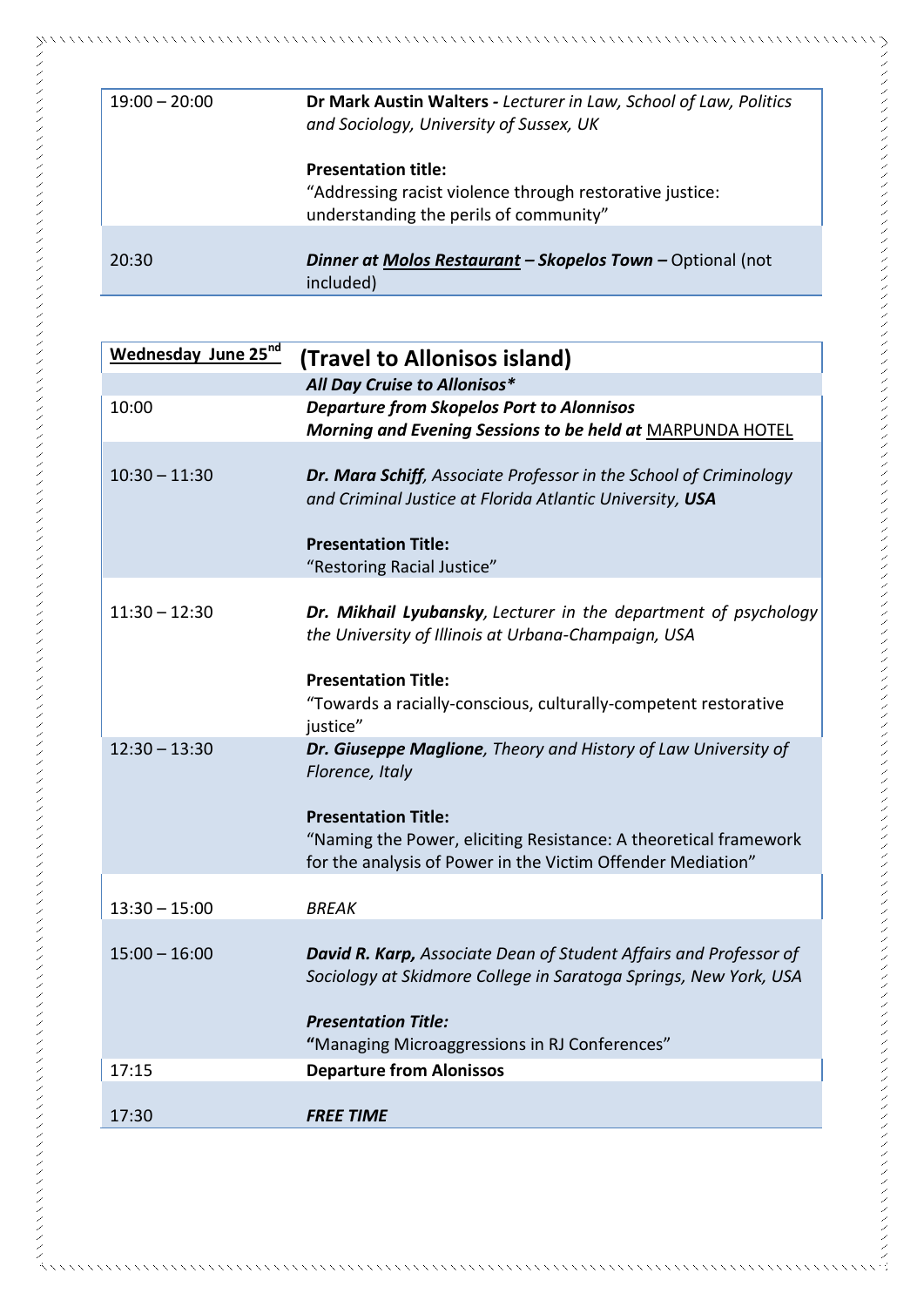| Thursday June 26 <sup>th</sup> |                                                                                                                                                                                                                                           |
|--------------------------------|-------------------------------------------------------------------------------------------------------------------------------------------------------------------------------------------------------------------------------------------|
| $10:00 - 13:00$                | <b>Morning Session at</b> Mercurius Bar - Gallery, Skopelos Town                                                                                                                                                                          |
| 9:30                           | Meeting point: "Rigas Hotel" in Skopelos island                                                                                                                                                                                           |
| $10:00 - 11:00$                | Dr. Judy Atkinson, Emeritus Professor Southern Cross University,<br>Australia                                                                                                                                                             |
|                                | <b>Presentation Title:</b><br>"The challenges and opportunities to restore elements of justice to<br>Indigenous children through a reinvestment<br>colonised<br>in<br>education, health, legal and social services. What can we achieve?" |
| $11:00 - 12:00$                | Dr. June C. Terpstra, Northeastern Illinois University, Chicago,<br>Ilinois, US                                                                                                                                                           |
|                                | <b>Presentation Title:</b><br>"Repairing harm in familiar and unfamiliar fields"                                                                                                                                                          |
| $12:00 - 13:00$                | Professor Paula Kaldis, Professor of Law, Assistant Dean<br>Massachusetts School of Law, USA                                                                                                                                              |
|                                | <b>Presentation Title:</b><br>"Preventing school bullying through the use of empathy"                                                                                                                                                     |
| $13:00 - 17:15$                | <b>FREE TIME</b>                                                                                                                                                                                                                          |
| $18:00 - 20:00$                | <b>Evening Session at Minoan Villa</b>                                                                                                                                                                                                    |
| 17:15                          | <b>Meeting Point, Shuttle bus to Minoan Villa</b>                                                                                                                                                                                         |
| 18:00 - 19:00                  | Dr. Maria Hadjipavlou, Associate professor at the Social and<br>Political Science Department of the University of Cyprus                                                                                                                  |
|                                | <b>Presentation Title:</b><br>"Cypriot Feminism: An opportunity to challenge gender and sexist<br>inequalities and promote a Women's rights and different needs<br>and perspectives"                                                      |
| 19:00 - 20:00                  | John M McDonald, Chief Executive Officer ProActive ReSolutions,<br>Australia                                                                                                                                                              |
|                                | <b>Presentation Title:</b><br>"Racism, Power and Restorative Justice"                                                                                                                                                                     |
| 20:30                          | Dinner at Gialos Restaurant, Skopelos Town - Optional (not<br><i>included</i> )                                                                                                                                                           |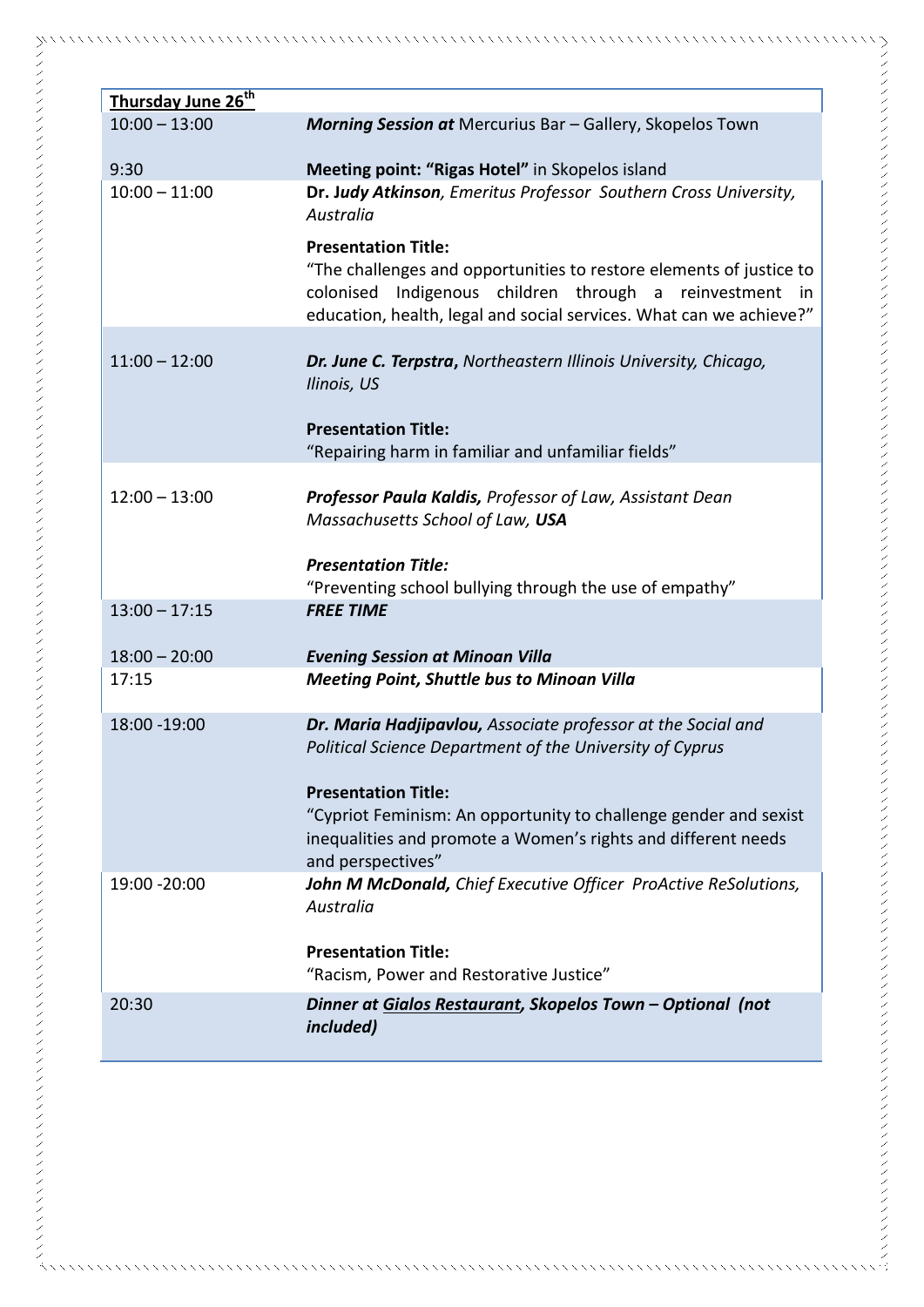| $10:00 - 13:00$<br>Morning Session at Episkopi, Skopelos Town<br>Meeting point: "Rigas Hotel" in Skopelos island<br>9:30<br>$10:00 - 11:00$<br><b>Tour Guide at Episkopi</b><br>$11:00 - 12:00$<br>Dr. Evelyn Zellerer, Criminologist, Restorative Justice Practitioner<br>and Founder of Peace of the Circle, Canada<br><b>Presentation Title:</b><br>"Shame with no Guilt - descendants of oppressors and restorative<br>justice"<br>$12:00 - 13:00$<br>Dr. Theo Gavrielides, Founder and Director of Independent<br>Academic Research Studies (IARS), Co-Director of the Restorative<br>Justice for All institute (RJ4All), Adjunct Professor at the Centre for<br>Restorative Justice of Simon Fraser University and Visiting<br>Professor at Buckinghamshire New University<br><b>Presentation Title:</b><br>"Bringing race relations into the restorative justice debate: An<br>alternative and personalised vision of 'the other'"<br>$13:00 - 19:00$<br><b>FREE TIME</b><br>19:00<br><b>Closing Ceremony at ancient Asclepeion</b><br>Guide by Dr. Intzesiloglou - Head of Archaiological Organization -<br>19:00 - 19.45<br>Hellenic Ministry of Culture<br>Closing Circle - (keeper of the circle: Dr. Evelyn Zellerer)<br>$20:00 - 20:40$<br>Orhic Hymns signed by Ifigeneia Kovani<br>$20:40 - 21:00$<br>$21:00 - 21:30$<br>Closing speech by Vasso Artinopoulou and Theo Gavrielides<br>Closing Reception at Holiday Spa Hotel kindly hosted by Spyrou<br>21:30<br>Hotels (included) | Friday June 27 <sup>th</sup> |  |
|---------------------------------------------------------------------------------------------------------------------------------------------------------------------------------------------------------------------------------------------------------------------------------------------------------------------------------------------------------------------------------------------------------------------------------------------------------------------------------------------------------------------------------------------------------------------------------------------------------------------------------------------------------------------------------------------------------------------------------------------------------------------------------------------------------------------------------------------------------------------------------------------------------------------------------------------------------------------------------------------------------------------------------------------------------------------------------------------------------------------------------------------------------------------------------------------------------------------------------------------------------------------------------------------------------------------------------------------------------------------------------------------------------------------------------------------------------------------------------------------------|------------------------------|--|
|                                                                                                                                                                                                                                                                                                                                                                                                                                                                                                                                                                                                                                                                                                                                                                                                                                                                                                                                                                                                                                                                                                                                                                                                                                                                                                                                                                                                                                                                                                   |                              |  |
|                                                                                                                                                                                                                                                                                                                                                                                                                                                                                                                                                                                                                                                                                                                                                                                                                                                                                                                                                                                                                                                                                                                                                                                                                                                                                                                                                                                                                                                                                                   |                              |  |
|                                                                                                                                                                                                                                                                                                                                                                                                                                                                                                                                                                                                                                                                                                                                                                                                                                                                                                                                                                                                                                                                                                                                                                                                                                                                                                                                                                                                                                                                                                   |                              |  |
|                                                                                                                                                                                                                                                                                                                                                                                                                                                                                                                                                                                                                                                                                                                                                                                                                                                                                                                                                                                                                                                                                                                                                                                                                                                                                                                                                                                                                                                                                                   |                              |  |
|                                                                                                                                                                                                                                                                                                                                                                                                                                                                                                                                                                                                                                                                                                                                                                                                                                                                                                                                                                                                                                                                                                                                                                                                                                                                                                                                                                                                                                                                                                   |                              |  |
|                                                                                                                                                                                                                                                                                                                                                                                                                                                                                                                                                                                                                                                                                                                                                                                                                                                                                                                                                                                                                                                                                                                                                                                                                                                                                                                                                                                                                                                                                                   |                              |  |
|                                                                                                                                                                                                                                                                                                                                                                                                                                                                                                                                                                                                                                                                                                                                                                                                                                                                                                                                                                                                                                                                                                                                                                                                                                                                                                                                                                                                                                                                                                   |                              |  |
|                                                                                                                                                                                                                                                                                                                                                                                                                                                                                                                                                                                                                                                                                                                                                                                                                                                                                                                                                                                                                                                                                                                                                                                                                                                                                                                                                                                                                                                                                                   |                              |  |
|                                                                                                                                                                                                                                                                                                                                                                                                                                                                                                                                                                                                                                                                                                                                                                                                                                                                                                                                                                                                                                                                                                                                                                                                                                                                                                                                                                                                                                                                                                   |                              |  |
|                                                                                                                                                                                                                                                                                                                                                                                                                                                                                                                                                                                                                                                                                                                                                                                                                                                                                                                                                                                                                                                                                                                                                                                                                                                                                                                                                                                                                                                                                                   |                              |  |
|                                                                                                                                                                                                                                                                                                                                                                                                                                                                                                                                                                                                                                                                                                                                                                                                                                                                                                                                                                                                                                                                                                                                                                                                                                                                                                                                                                                                                                                                                                   |                              |  |
|                                                                                                                                                                                                                                                                                                                                                                                                                                                                                                                                                                                                                                                                                                                                                                                                                                                                                                                                                                                                                                                                                                                                                                                                                                                                                                                                                                                                                                                                                                   |                              |  |
|                                                                                                                                                                                                                                                                                                                                                                                                                                                                                                                                                                                                                                                                                                                                                                                                                                                                                                                                                                                                                                                                                                                                                                                                                                                                                                                                                                                                                                                                                                   |                              |  |
|                                                                                                                                                                                                                                                                                                                                                                                                                                                                                                                                                                                                                                                                                                                                                                                                                                                                                                                                                                                                                                                                                                                                                                                                                                                                                                                                                                                                                                                                                                   |                              |  |
|                                                                                                                                                                                                                                                                                                                                                                                                                                                                                                                                                                                                                                                                                                                                                                                                                                                                                                                                                                                                                                                                                                                                                                                                                                                                                                                                                                                                                                                                                                   |                              |  |
|                                                                                                                                                                                                                                                                                                                                                                                                                                                                                                                                                                                                                                                                                                                                                                                                                                                                                                                                                                                                                                                                                                                                                                                                                                                                                                                                                                                                                                                                                                   |                              |  |
|                                                                                                                                                                                                                                                                                                                                                                                                                                                                                                                                                                                                                                                                                                                                                                                                                                                                                                                                                                                                                                                                                                                                                                                                                                                                                                                                                                                                                                                                                                   |                              |  |

#### **NOTES:**

**"Not included" means that participation is optional and at an additional charge. However, costs will be heavily subsidized. In order to reserve a place, delegates must let the Secretariat know by no later than 7 June 2014 by emailing [RJSymposium2014@rj4all.info](mailto:RJSymposium2014@rj4all.info)**

**\* The Mama Mia tour is free of charge for all delegates and family.** 

**\* Refreshments during the presentations are included in the registration fee.**

**\* Travel to Allonisos is free for delegates. To book additional places for family and friends there will be a small charge. To book additional places, please let the Secretariat know by no later than 7 June 2014 by emailing [RJSymposium2014@rj4all.info](mailto:RJSymposium2014@rj4all.info)**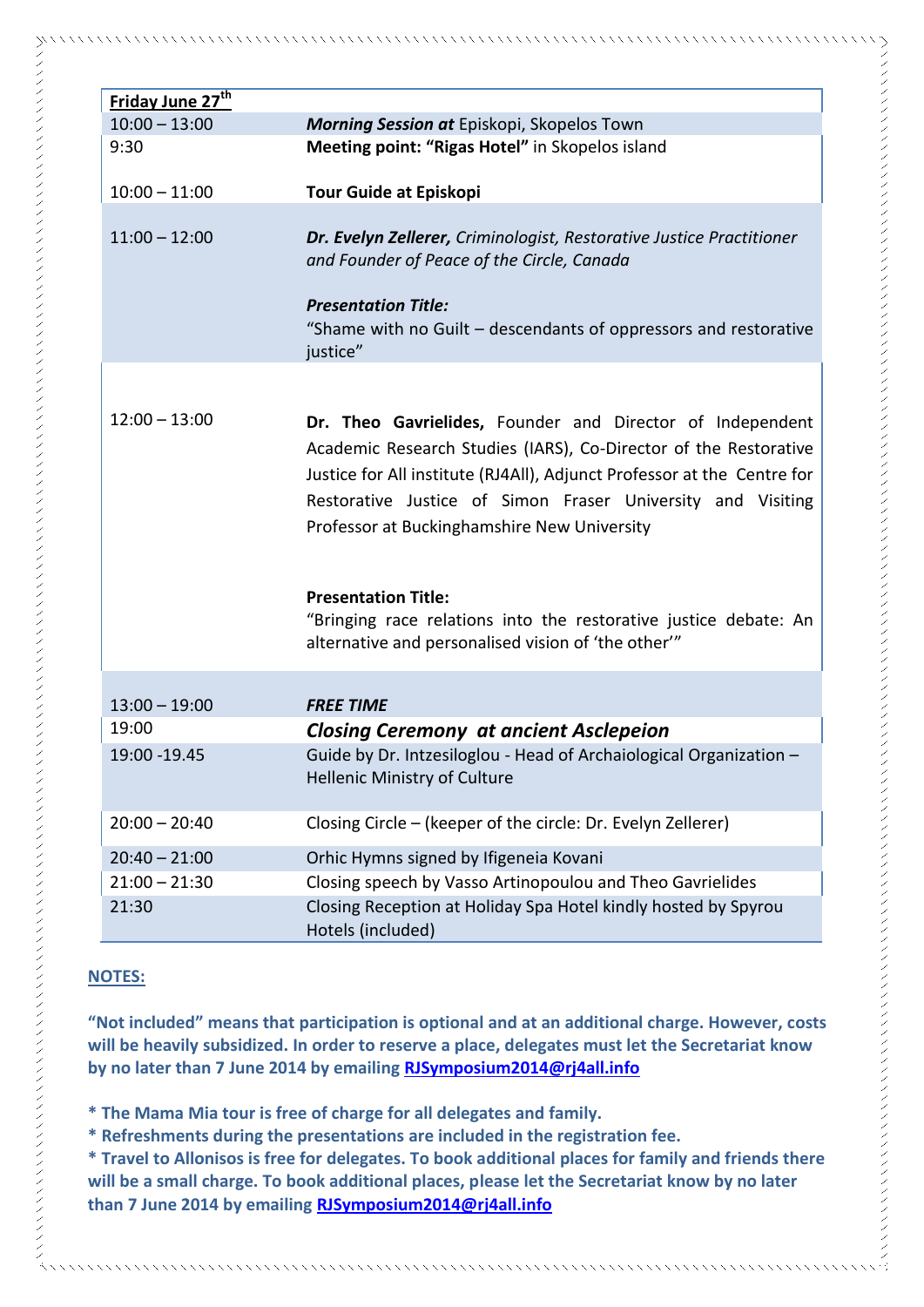**The below organizations and companies kindly sponsored and supported the event**



#### **Municipality of Skopelos**





**II'** Ephorate of Prehistoric and Classical Antiquities (Volos)<br>
(Volos) **(Volos)**

### **[www.bluemelody.gr](http://www.bluemelody.gr/)  APARTMENTS AT SKOPELOS TOWN**



**Spyrou Hotels & Companies, Skopelos Holidays Hotel & Spa,**

**Mojito Beach bar – Panormos beach**

**Byzantine Monastery of Santa Barbara Panagia Leivadiotissa Monastery**

> **SIRENS Minoas Villa "MAPRUNTA" Village Club Pansion "Episkopi" "The Muses" Restaurant**





**"Perivoli" Restaurant Tavern "KORALI" "Molos" Restaurant Mercurius Bar Gallery "O Gialos" Taverna**